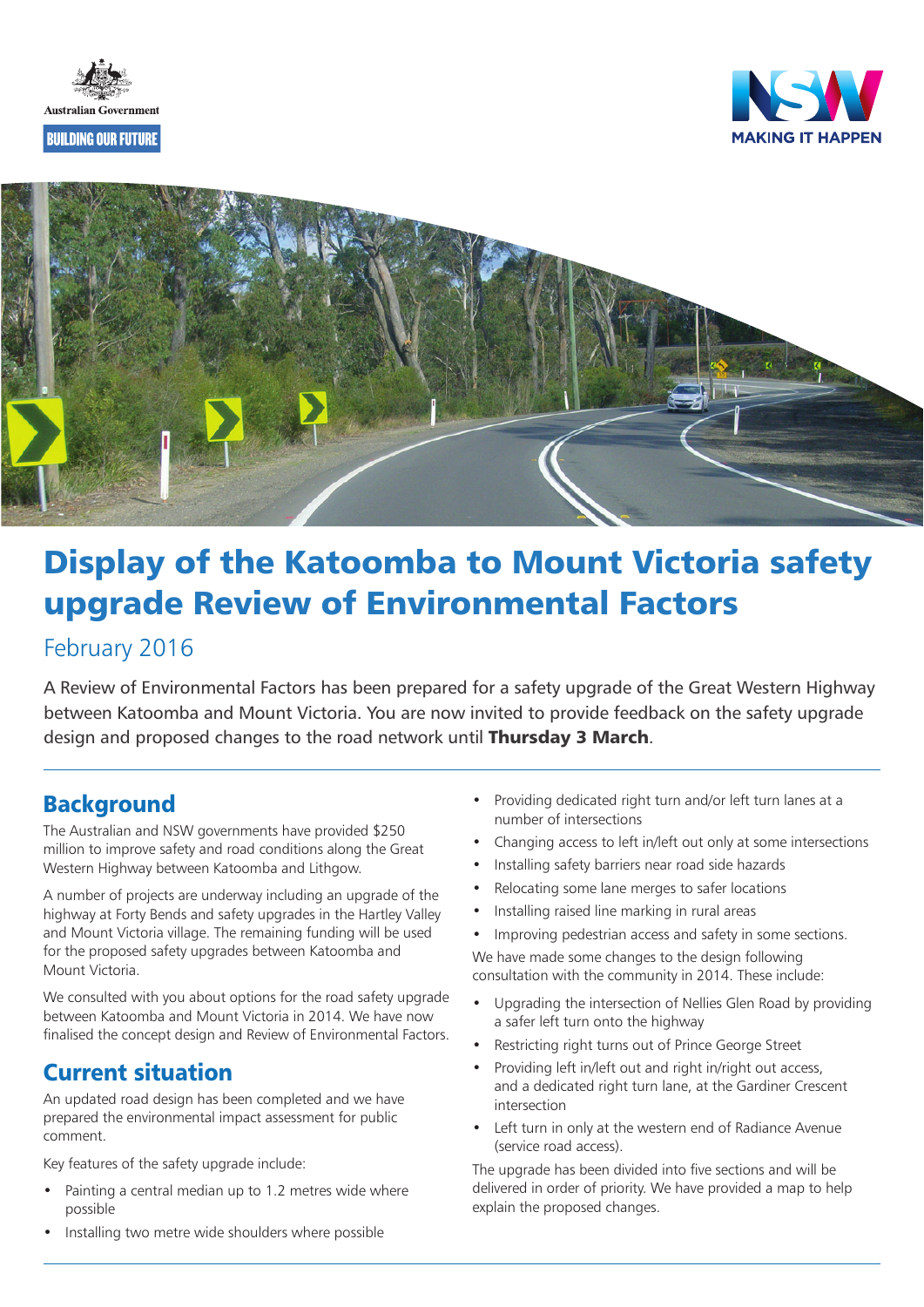# **Summary of potential issues**

The Review of Environmental Factors identifies areas of potential impact on the environment and how those impacts would be mitigated and managed to achieve a safer road. Some of the key environmental factors considered include:

- Some tree removal on the Great Western Highway in the following locations:
	- Bellevue Crescent intersection in Medlow Bath
	- Between Evans Lookout Road and Sutton Park, east of Blackheath
	- Between Hargraves and Abbott streets, in front of the St Mounts Hotel in Blackheath
	- Govetts Leap Road intersection in Blackheath
	- Radiance Avenue, west of Blackheath
- Eight on-street parking spaces would be removed from the westbound side of the highway in the Blackheath Village as part of the Govetts Leap Road intersection upgrade
- Relocation of the Medlow Bath bus stop 50 metres to the east. The bus stop mural would be retained as part of this relocation
- Construction impacts including noise, visual appearance, traffic access and parking
- Visual changes with wider sealed shoulders.

A tree management plan (Appendix J) has been developed and identifies specific details including the number of trees to be removed, and proposed tree planting and landscaping work to reduce the impact of tree loss.

Construction management plans would be implemented if the proposal was approved to minimise the potential impacts of noise, visual appearance, traffic access and parking.

# **Community consultation**

The Review of Environmental Factors is available for review at www.rms.nsw.gov.au/projects/western-nsw/katoomba-lithgow and at the following locations from 3 February until 3 March 2016:

- Blackheath Library, Great Western Highway Open Monday and Thursday, from 10am to 2pm Tuesday and Friday, from 1pm to 5pm Saturday, from 9am to 12pm (closed Wednesday and Sunday)
- Blue Mountains Council office 2-6 Civic Place, Katoomba Open Monday to Friday, between 8.30am and 5pm.

# **Community information sessions**

We would like to hear from you about the proposal and the Review of Environmental Factors. Please come along to one of the drop-in sessions at:

• Blackheath Area Neighbourhood Centre, on the corner of Gardiner Crescent and the Great Western Highway On Monday 15 February, from 6.30pm to 8.30pm and on Tuesday 16 February, from 1pm to 4pm.

• Medlow Bath rural fire shed on Railway Parade On Tuesday 16 February, from 6pm to 8pm.

Members of the project team will be available to answer questions and explain the details of the safety upgrade.

### **Have your say**

We welcome your feedback by Thursday 3 March 2016. Please provide your comments via the enclosed form or email the project team at [K2Lupgrade@rms.nsw.gov.au](mailto:K2Lupgrade%40rms.nsw.gov.au?subject=).

### **Next steps**

We will consider all comments in finalising the proposal and design and will continue to liaise with the community throughout the project. Following the display of the Review of Environmental Factors, Roads and Maritime will prepare a community consultation report to respond to matters the community and stakeholders raised during the display.



- K2L Great Western Highway upgrade  $\boldsymbol{\times}$ PO Box 1406, Lane Cove, NSW 1595
- $\boxed{\star}$ http:/[/www.rms.nsw.gov.au/](http://www.rms.nsw.gov.au/)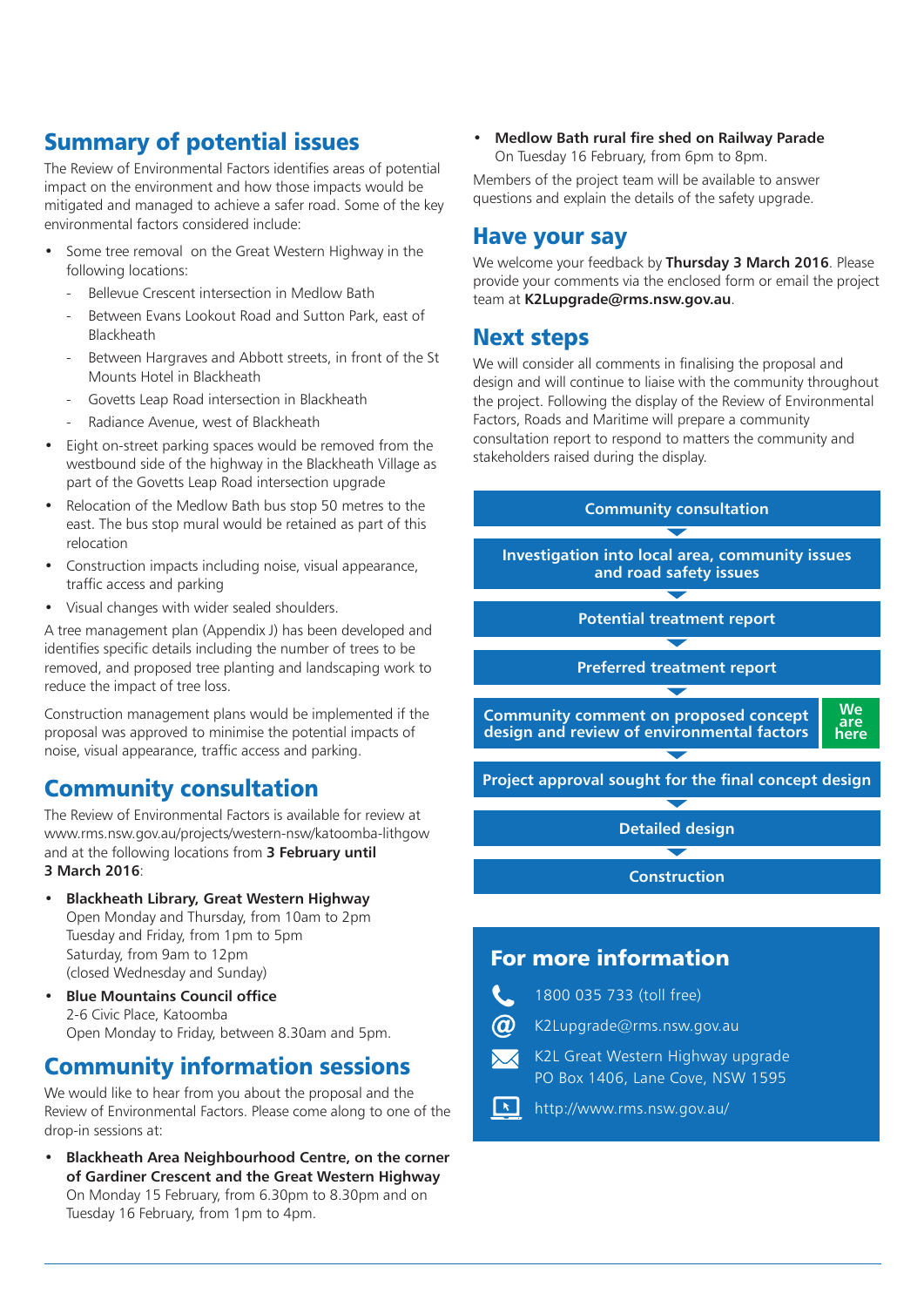

# What are the proposed safety upgrades?

### **SECTION A**

- Relocating lane merges to safer locations
- Installing pipes at the open drainage channel near the Explorers Tree Memorial
- Installing a barrier around Explorers Tree Memorial and safety barriers next to roadside hazards
- Installing two metre wide sealed road shoulders where possible
- Painting a central median up to 1.2 metres wide
- Upgrading line marking and installing raised line marking in rural sections.

Chelmsford Street - Left in/left out only **Sutton Park** - Dedicated right turn lane

Hargraves Street - Dedicated right turn lane

Nellies Glen Road - providing a safer left turn onto the highway

Jellicoe Street - Closing street access from the highway (access via Abbott Street)

#### **SECTION C**

- Relocating an overtaking lane merge to a safer location
- Installing two metre wide sealed road shoulders where possible
- Painting a central median up to 1.2 metres wide
- Upgrading line marking to improve visibility of traffic lanes and installing raised line marking in rural sections
- Realigning sections of the road to straighten some curves
- Installing safety barriers next to roadside hazards.

• Installing two metre wide sealed road shoulder where Road intersection. Eight on-street parking spaces would Govetts Leap Road/Bundurra Street - Installing dedicated left and right turn lanes together with a through travel lane in both directions at the Govetts Leap be removed from the westbound side of the highway, west of the intersection. We have provided a graphic below to help explain the layout of this intersection

**Gardiner Crescent** - Left in/left out and right in/right out access, including a dedicated rightturn lane

Hat Hill Road - Dedicated right turn lane

**Stuart Street** - Left in/left out only

**Blackheath Cemetery** - Dedicated right turn lane

- Installing two metre wide sealed road shoulders
- Painting a central median up to 1.2 metres wide at eastern end
- Painting a traffic island at the exit/entry and improved lane line marking at Mt Boyce Heavy Vehicle Checking Station
- Extending painted road markings on the shoulder area before entry to Browntown Oval.

#### **SECTION D**

- Installing safety barriers next to roadside hazards
- Relocating lane merges to safer locations
- Installing double white lines to prevent overtaking where there are no overtaking lanes
- possible • Painting a central median from one to 1.2 metres
- wide on approaches to the Blackheath township
- Providing a safer footpath on the northern side of the highway

Brightlands Avenue - Left in/left out only

Abbott Street and Prince George Street - Dedicated right turn lanes and a left turn lane into Abbott Street.

No right turn would be provided from Prince George Street

Leichhardt Street - Left in/left out only



Radiance Avenue and Sunbeam Avenue - Left in/left out and right in/right out access to the service road that connects Sunbeam Avenue and Radiance Avenue to the Great Western Highway.

#### **SECTION E**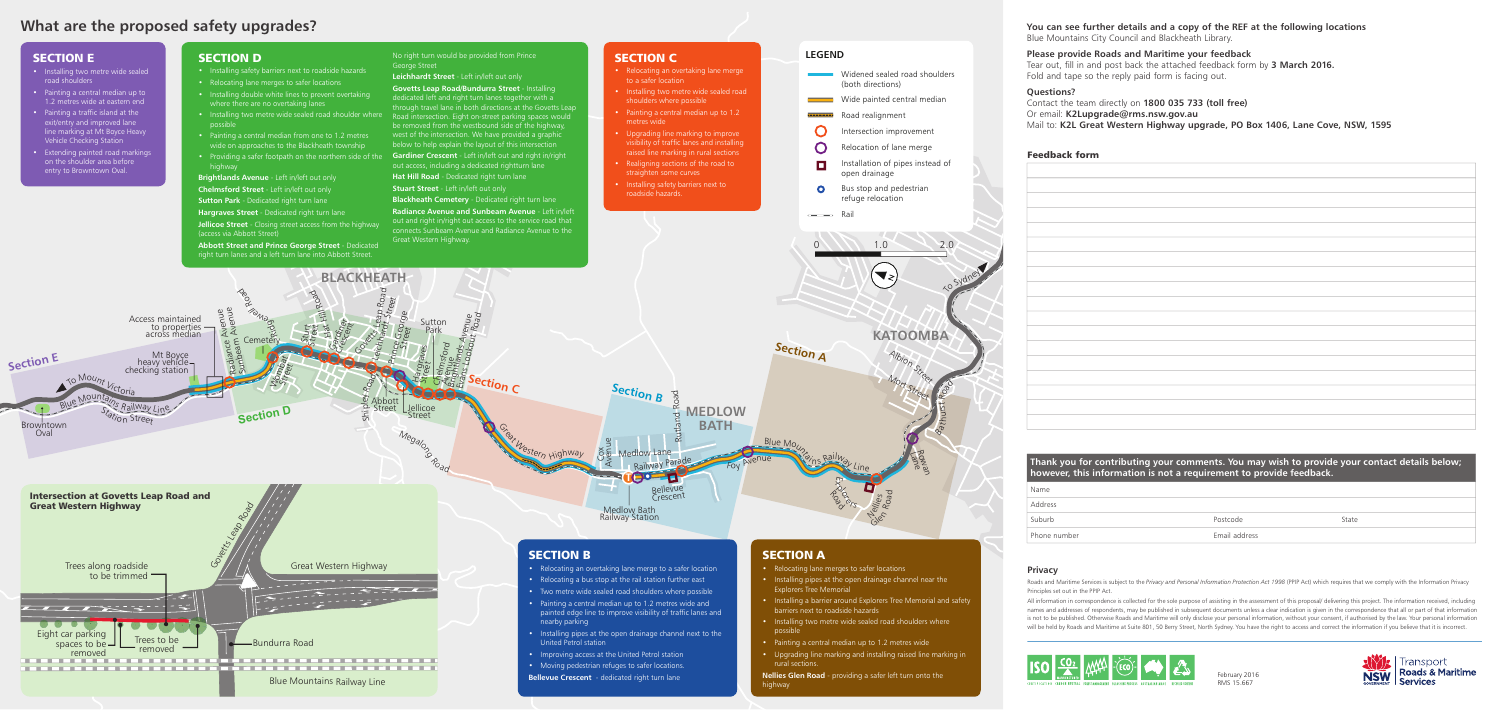### You can see further details and a copy of the REF at the following locations

Blue Mountains City Council and Blackheath Library.

#### Please provide Roads and Maritime your feedback

Tear out, fill in and post back the attached feedback form by 3 March 2016. Fold and tape so the reply paid form is facing out.

#### Questions?

Contact the team directly on 1800 035 733 (toll free) Or email: [K2Lupgrade@rms.nsw.gov.au](mailto:K2Lupgrade%40rms.nsw.gov.a?subject=) Mail to: K2L Great Western Highway upgrade, PO Box 1406, Lane Cove, NSW, 1595

#### **Feedback form**

### Thank you for contributing your comments. You may wish to provide your contact details below; however, this information is not a requirement to provide feedback. Name

| Address      |               |       |
|--------------|---------------|-------|
| Suburb       | Postcode      | State |
| Phone number | Email address |       |

#### **Privacy**

Roads and Maritime Services is subject to the *Privacy and Personal Information Protection Act 1998* (PPIP Act) which requires that we comply with the Information Privacy Principles set out in the PPIP Act.

All information in correspondence is collected for the sole purpose of assisting in the assessment of this proposal/ delivering this project. The information received, including names and addresses of respondents, may be published in subsequent documents unless a clear indication is given in the correspondence that all or part of that information is not to be published. Otherwise Roads and Maritime will only disclose your personal information, without your consent, if authorised by the law. Your personal information will be held by Roads and Maritime at Suite 801, 50 Berry Street, North Sydney. You have the right to access and correct the information if you believe that it is incorrect.



RMS 15.667 February 2016